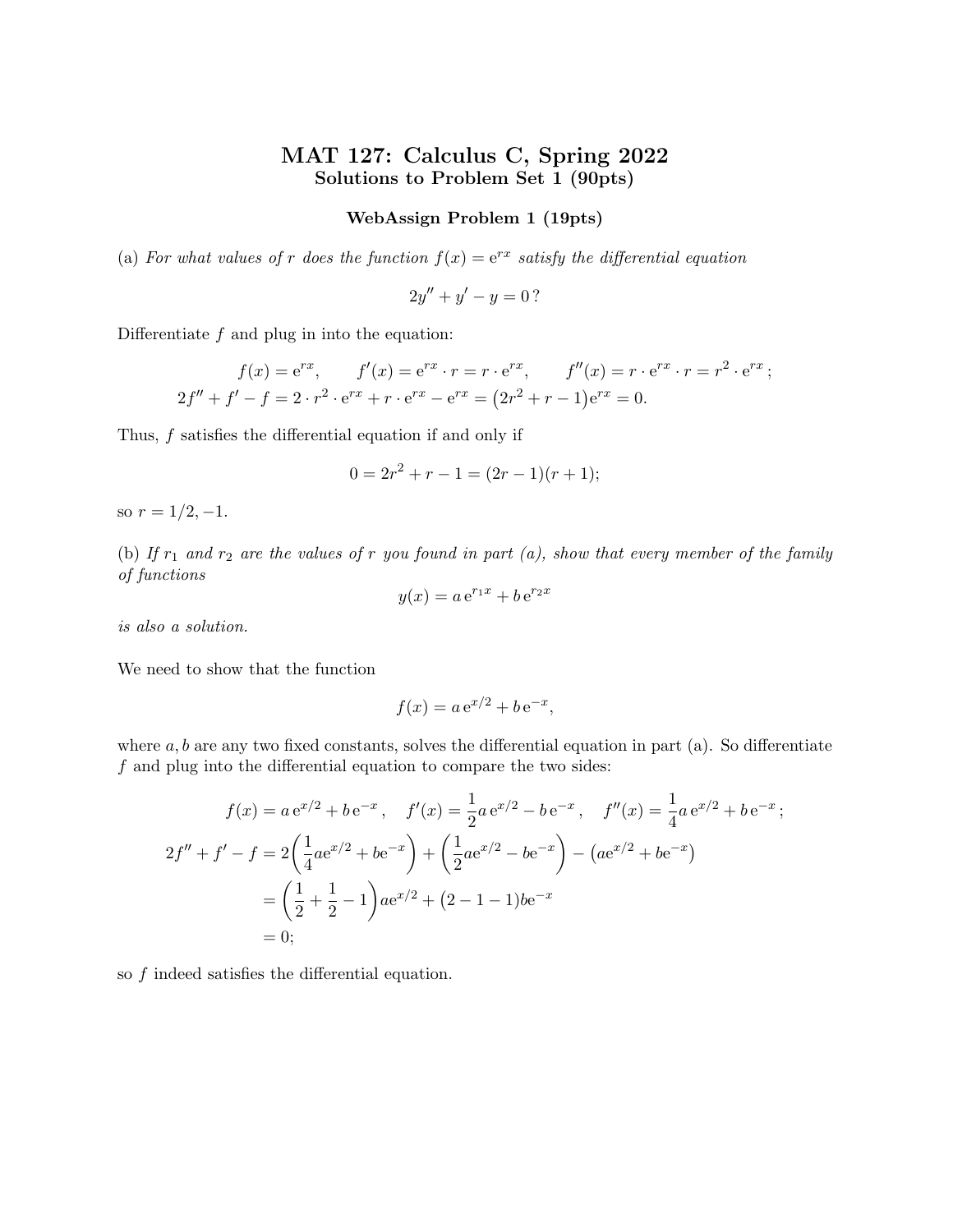## WebAssign Problem 2 (16pts)

A function  $y(t)$  satisfies the differential equation

$$
\frac{\mathrm{d}y}{\mathrm{d}t} = y^4 - 6y^3 + 5y^2.
$$

(a) What are the constant solutions of the equation?

If the constant function  $f(t) = C$  solves the equation, then

$$
0 = f'(t) = f(t)^{4} - 6f(t)^{3} + 5f(t)^{2} = C^{4} - 6C^{3} + 5C^{2}
$$
  
=  $C^{2}(C^{2} - 6C + 5) = C^{2}(C - 1)(C - 5);$ 

so  $C = 0, 1, 5$ .

# (b) For what values of y is y increasing?

A solution  $y$  of the above differential equation is increasing if

$$
\frac{dy}{dt} = y^4 - 6y^3 + 5y^2 > 0.
$$

This is the case if

$$
y^{2}(y^{2} - 6y + 5) = y^{2}(y - 1)(y - 5) > 0,
$$

i.e. if  $y < 0$ ,  $0 < y < 1$ , or  $y > 5$ .

#### (c) For what values of y is y decreasing?

A solution  $y$  of the above differential equation is decreasing if

$$
\frac{dy}{dt} = y^4 - 6y^3 + 5y^2 < 0.
$$

This is the case if

$$
y^2(y^2 - 6y + 5) = y^2(y - 1)(y - 5) < 0,
$$

i.e. if  $1 < y < 5$ .

The conclusions in (a)-(c) can be restated using pictures as in Figure 1. The first diagram shows the y-axis and indicates the constant solutions by large dots. The arrows between the dots indicate whether the solutions in each interval go up and down. The second diagram shows the graphs of the constant solutions in thick lines. The arrows in each segment created by the constant solutions indicate whether the graphs of the other solutions in each segment rise or fall; these graphs must approach the two nearby constant solutions as  $t \rightarrow \pm \infty$ . The first diagram makes sense only for *autonomous* first-order differential equations, i.e. equations of the form  $y' = f(y)$ , where  $y$  is a function of some variable  $t$  (note that there is no explicit dependence on  $t$  in the equation).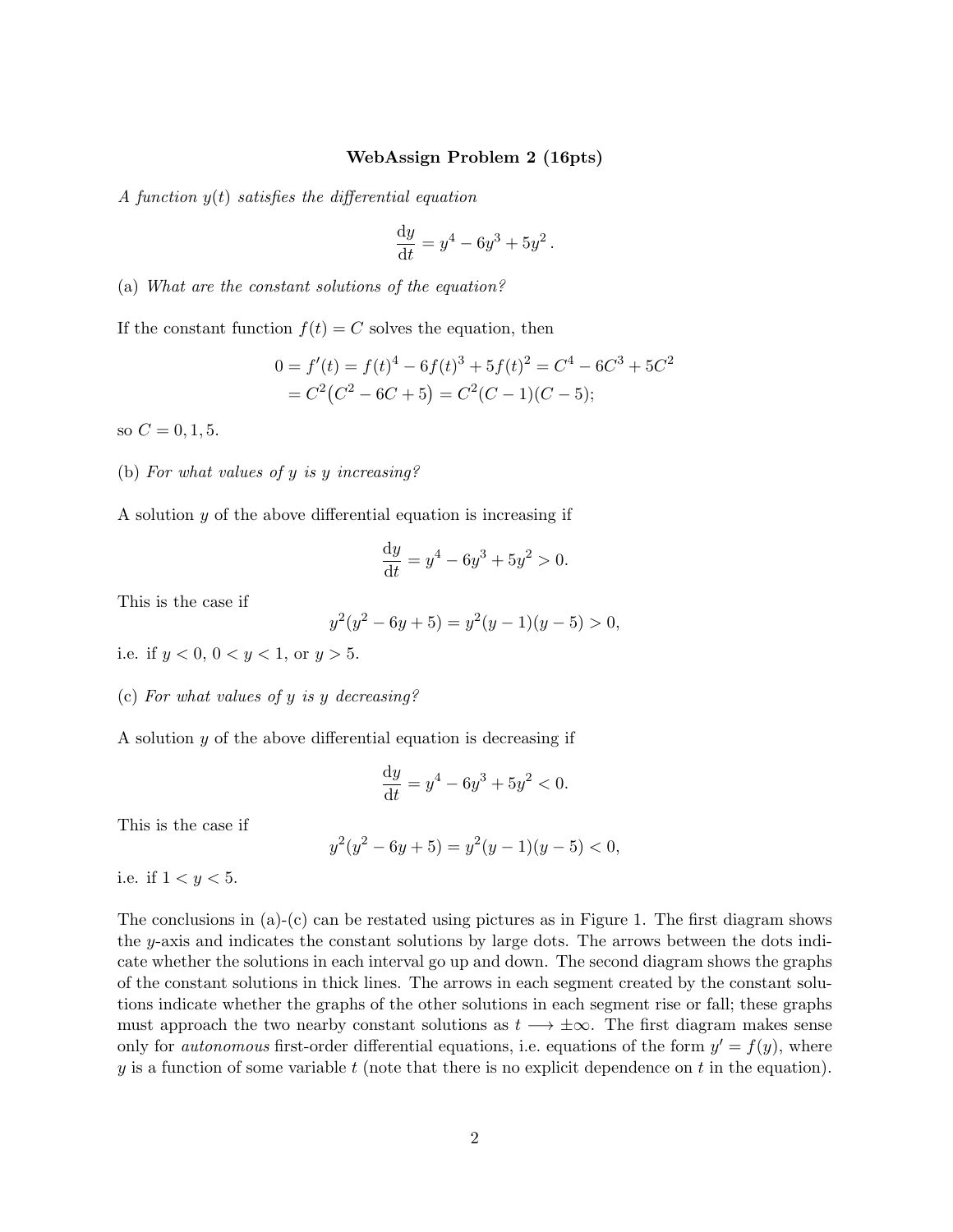

Figure 1: Diagram for WebAssign Problem 2

# Problem 1.1 (10pts)

Verify that the function  $f(t) = -t \cos t - t$  is a solution of the initial-value problem

$$
t\frac{\mathrm{d}y}{\mathrm{d}t} = y + t^2 \sin(t), \qquad y(\pi) = 0.
$$

The function  $f$  is defined and continuously differentiable everywhere, as is every function in the differential equation, and

$$
f(\pi) = -\pi \cos \pi - \pi = -\pi \cdot (-1) - \pi = 0 \quad \checkmark
$$

thus,  $f$  satisfies the initial condition. To check that  $f$  satisfies the differential equation, differentiate  $f$  using the product rule and compare with the right-hand side of the equation plugging in  $f$  for  $y$ :

$$
f(t) = -t \cos t - t;
$$
  
\n
$$
\frac{df}{dt} = -(t'\cos t + t\cos' t) - t' = -(\cos t - t\sin t) - 1 = -\cos t + t\sin t - 1;
$$
  
\n
$$
t\frac{df}{dt} = -t\cos t - t + t^2\sin t;
$$
  
\n
$$
f(t) + t^2\sin(t) = -t\cos t - t + t^2\sin(t);
$$
  
\n
$$
\implies t\frac{df}{dt} = f + t^2\sin(t) \quad \checkmark
$$

So  $f$  satisfies the differential equation. Since  $f$  satisfies the three conditions just checked,  $f$  is a solution of the initial-value problem.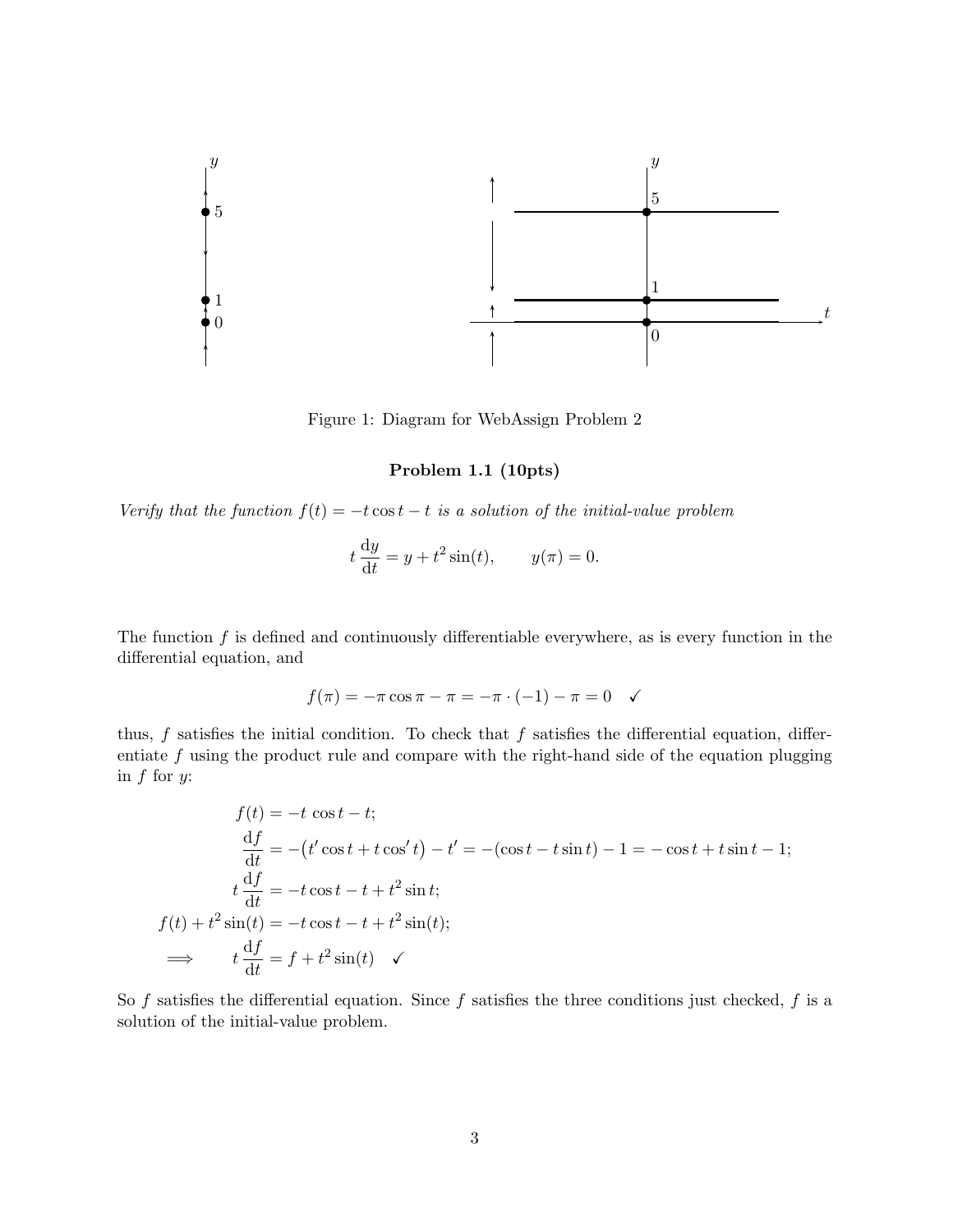#### Problem 1.2 (5pts)

The function with the given graph is a solution of one of the following differential equations:

(A)  $y' = 1 + xy$ , (B)  $y' = -2xy$ , (C)  $y' = 1 - 2xy$ .

Decide which is the correct equation and justify your answer.



Figure 2: Graph for Problem 1.2

If y satisfied equation (A),  $y'(x) = 1 + xy(x)$  would be positive when x and y are positive, so y would be increasing when  $x$  and  $y$  are positive; this is not the case for the pictured graph after the hump. If y satisfied equation (B),  $y'(x) = -2xy(x)$  would be negative when x and y are positive, so y would be decreasing when x and y are positive; this is not the case for the pictured graph between the  $y$ -axis and the hump. So the answer must be  $(C)$ .

#### Problem A (40pts)

(a; 4pts) State the two Fundamental Theorems of Calculus (answer only).

(a-i) If F is a continuously differentiable function on the interval  $(a, b)$  and  $t_0 \in (a, b)$ , then

$$
F(t) = F(t_0) + \int_{t_0}^t F'(s)ds \quad \text{for all } t \in (a, b).
$$
 (1)

(a-ii) If f is a continuous function on the interval  $(a, b)$ ,  $t_0 \in (a, b)$ ,

and 
$$
F(t) \equiv \int_{t_0}^{t} f(s)ds
$$
 for all  $t \in (a, b)$ ,  
then  $F'(t) = f(t)$  for all  $t \in (a, b)$ .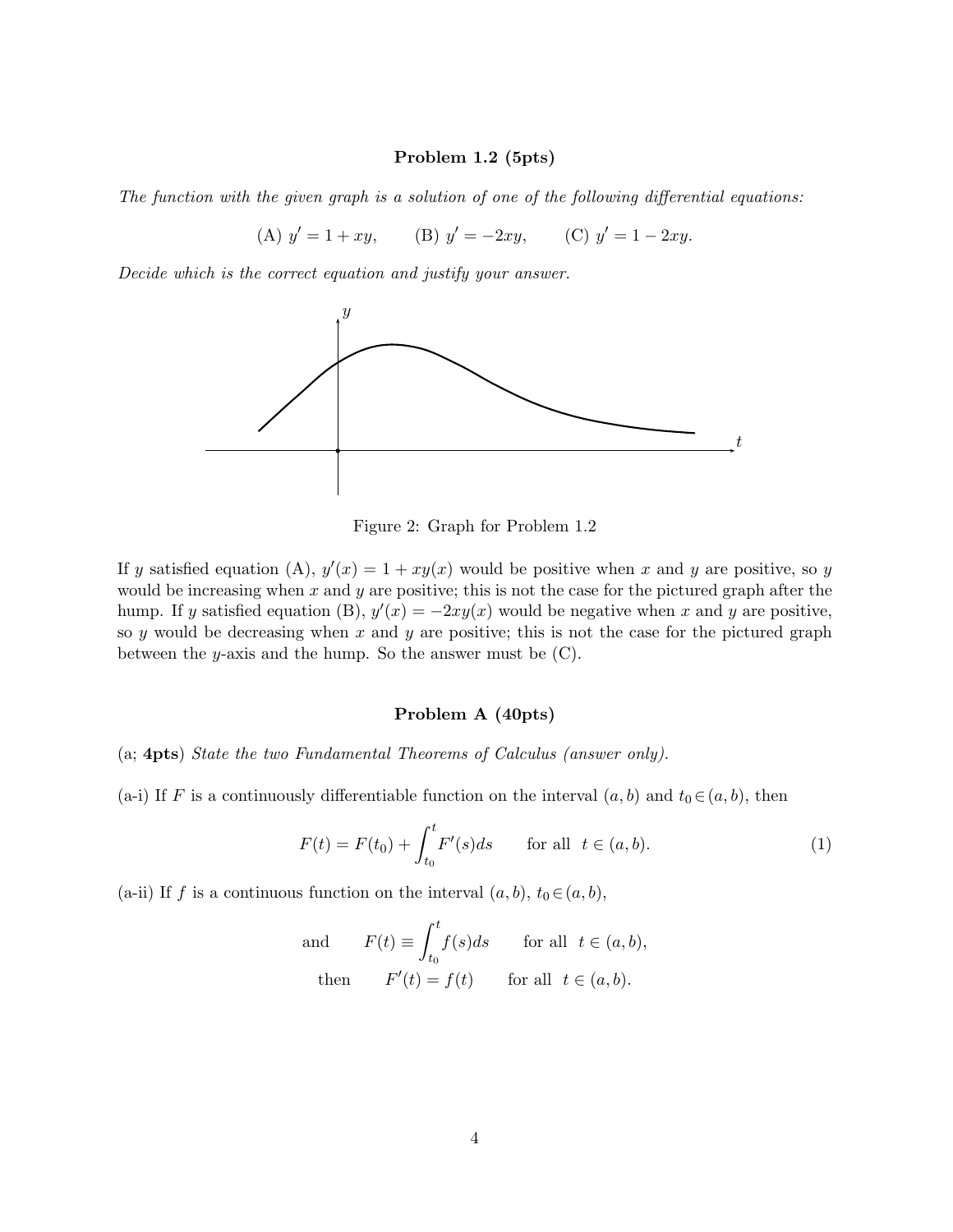(b; 2pts) State the chain rule for one-variable differentiation (answer only).

If f and g are continuously differentiable functions on  $(a, b)$  and  $(c, d)$ , respectively, and  $a < g(t) < b$ for all  $t \in (c, d)$ , then the function

$$
h(t) \equiv f(g(t)), \qquad t \in (c, d),
$$

is defined and continuously differentiable on  $(c, d)$  and

$$
h'(t) = f'(g(t)) \cdot g'(t) \qquad \text{for all} \ \ t \in (c, d).
$$

(c; 2pts) State the product rule for one-variable differentiation (answer only).

If f and g are continuously differentiable functions on  $(a, b)$ , then the function

$$
h(t) \equiv f(t) \cdot g(t), \qquad t \in (a, b),
$$

is also continuously differentiable and

$$
h'(t) = f'(t) \cdot g(t) + f(t) \cdot g'(t) \quad \text{for all } t \in (a, b).
$$
 (2)

 $'(x) = a \cdot x^{a-1}$ 

 $\overline{f'(x)} = e^x$ 

(d; 2pts) If a is a real number and  $f(x) = x^a$ , what is  $f'(x)$ ? (answer only)  $\qquad$  f

(e; 2pts) If  $f(x) = e^x$ , what is  $f'(x)$ ? (answer only)

(f; **6pts**) State the quotient rule for one-variable differentiation. Deduce it from  $(b)-(d)$ .

If f and g are continuously differentiable functions on  $(a, b)$  and  $g(t) \neq 0$  for all  $t \in (a, b)$ , then the function

$$
h(t) \equiv f(t)/g(t), \qquad t \in (a, b),
$$

is also continuously differentiable and

$$
h'(t) = \frac{f'(t) \cdot g(t) - f(t) \cdot g'(t)}{g(t)^2} \quad \text{for all } t \in (a, b).
$$
 (3)

In order to prove (3), we apply (c) to the functions f and  $G(t)=1/g(t)$ . Since  $h=f\cdot G$ ,

$$
h'(t) = f'(t) \cdot G(t) + f(t) \cdot G'(t) = \frac{f'(t)}{g(t)} + f(t) \cdot G'(t).
$$
\n(4)

In order to compute  $G'(t)$ , we apply (b) to the functions  $y(u) = u^{-1}$  and g and use (d) with  $a = -1$ . Since  $G(t) = y(g(t)),$ 

$$
G'(t) = y'(g(t)) \cdot g'(t) = (-1) \cdot g(t)^{-2} \cdot g'(t) = -\frac{g'(t)}{g(t)^2}.
$$
\n(5)

The quotient rule, i.e. (3), is obtained by plugging (5) into (4).